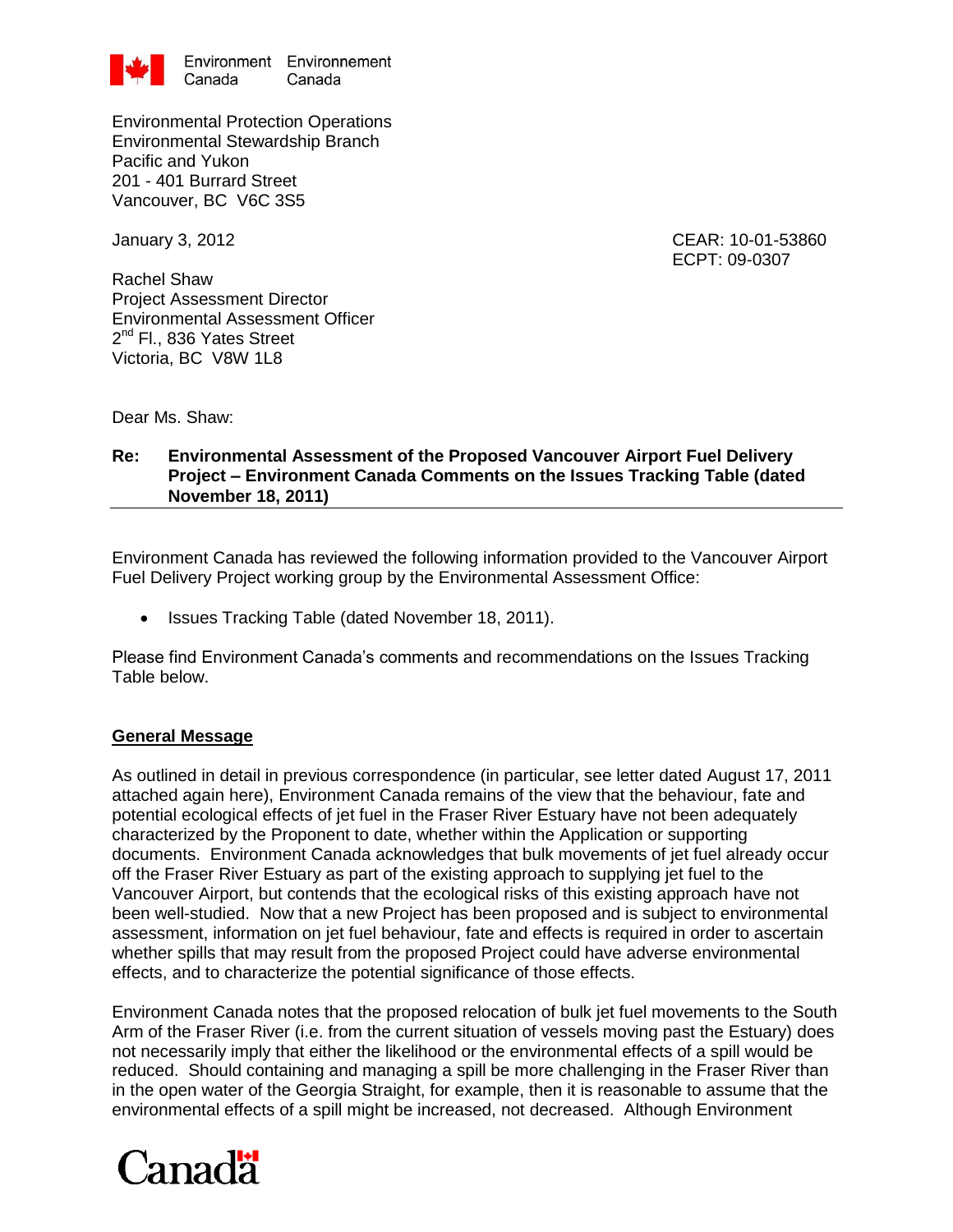Canada notes the commitment by Western Canada Marine Response Corporation (WCMRC) to enhance spill response capability in the Fraser River Estuary regardless of whether the Project proceeds, it is well established that current spill response technologies are limited in their ability to contain the spread of fuel released into the natural environment. This would be particularly true in dynamic environments such as the Fraser River.

For these reasons, Environment Canada continues to recommend that the Proponent complete additional studies of the behaviour, fate and effects of jet fuel (including analysis of proprietary additives, and biofilm dynamics and toxicity), as outlined in the Department's Preliminary Jet Fuel Fate and Effects Proposal included in the attached August 17, 2011 letter, and as discussed in various meetings with the Proponent since then. The total cost and time required to complete such studies need not be prohibitive.

Environment Canada notes that the Proponent shared a draft study plan on December 15, 2011, but that we have not yet reviewed it in detail. Environment Canada will be meeting with the Proponent on January 5, 2012 to discuss this study plan and the proposed next steps in further detail.

## **Specific responses**

**11b** Environment Canada met with WCRMC on November 22, 2011 and found the meeting useful. The Department acknowledges the Proponent's efforts to improve their proposed spill response plan. Environment Canada, as an expert agency in emergency spill response, and as a Regional Environmental Emergencies Team (REET) co-chair, remains of the opinion, however, that containing and managing a spill in the Fraser River would pose far greater challenges than in the open water of the Georgia Strait. Under most if not all potential scenarios, it appears the best a spill response could achieve would be to effectively shunt some product to the Strait; the opportunity for containment at that point would be low.

The range of conditions (turbidity, salinity, temperature, etc) in the Fraser River would likely have marked effects on the fate of jet fuel, especially the proportion entrained in the belowsurface aquatic environment (either in dissolved state or attached to particles). Vertical mixing would render booming, skimming and other such spill response technologies less than effective in an already difficult-to-contain environment.

1) Environment Canada understands that modelling and field tests will be conducted to help assess spill fate and effects, and effectiveness. The Department would like to know when the modelling and field tests will be conducted and would like to review the results of these studies, when complete.

2) Environment Canada has and continues to recommend that studies be completed in a timely fashion to inform the environmental assessment regarding jet fuel behaviour and fate in the Fraser River Estuary. The results of the recommended studies would improve our current rudimentary understanding of the potentially adverse effects to sensitive estuary habitats, including biofilm. At the same time, they would likely improve the spill response plan and remediation strategies. In Environment Canada's view, all of the aforementioned are important for the environmental assessment of the proposed project.

**11d** (1) In reference to 'shorter marine route', this holds true in the context of a narrow scope only (the real distance travelled by tankers is clearly much greater (i.e. Asian markets) than the

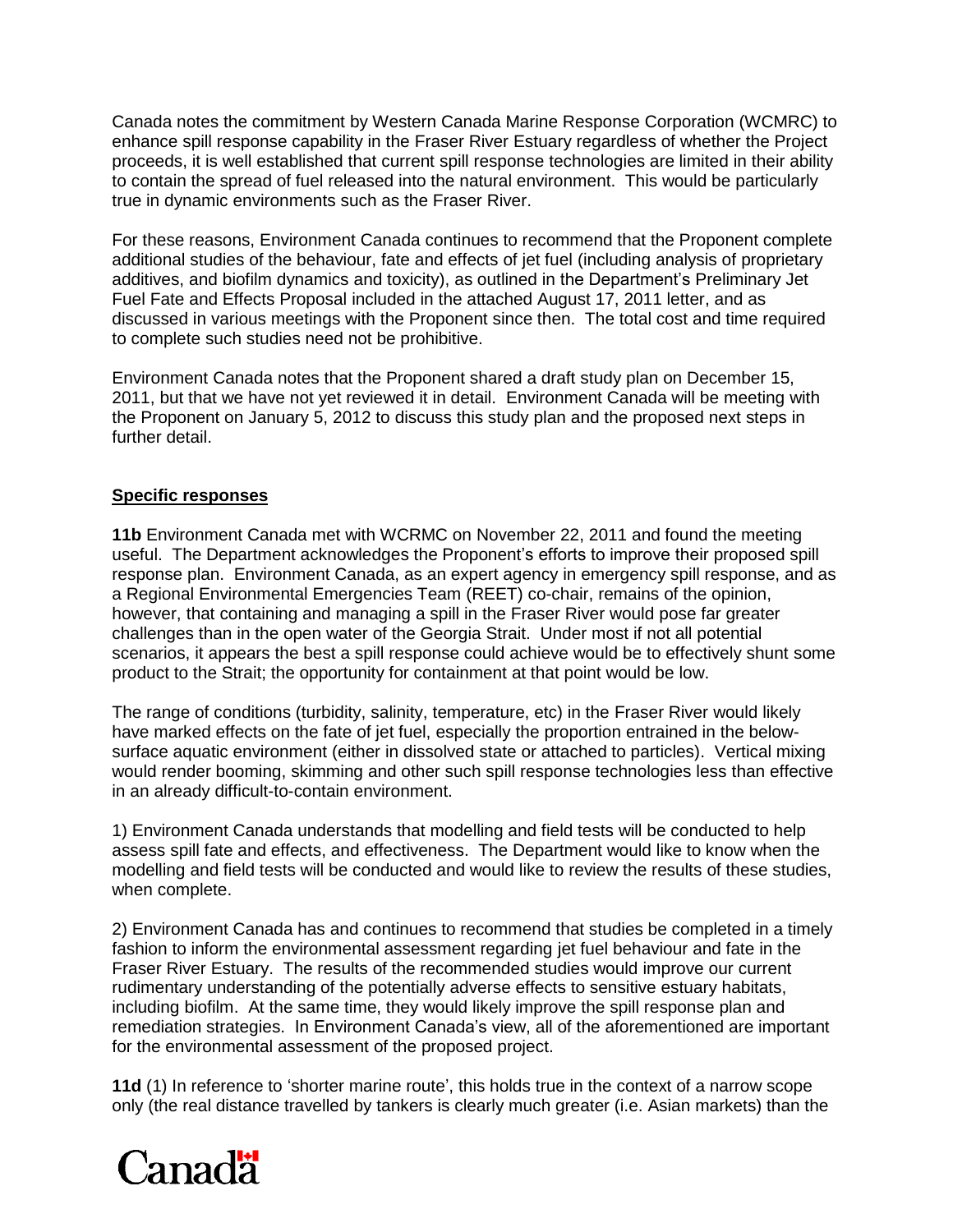existing situation). Environment Canada agrees that using Panamax class tankers would result in fewer ships (though this could change with predicted increase demand over time); however, the consequences of a catastrophic spill would be much greater.

(2) The department does not share the Proponent's confidence on the effectiveness of using deflective booming and other such spill technologies in the Fraser River, and recommends that evidence of the effectiveness of such a system be provided for review and comment. It is Environment Canada's opinion that spill response in the estuary would be less effective than in open water; on that basis, locating the Project in the Fraser River would not provide increased protection to the estuary.

(3) Due to the challenges of containing and managing river-based spills, Environment Canada does not agree that the Project would necessarily reduce risk to biofilm. It is important for the proponent to fully appreciate the ecological values and sensitivities of the Fraser River Estuary.

(4) Environment Canada questions the reference that the Project would, through a reduction in tanker truck deliveries, reduce potential environmental risk to the estuary. What might be more accurate to state is that the risk to human health and safety would likely be reduced as a consequence of Project, and at the same time it would transfer and increase risk to the estuary.

**11e** Refer to response 11b. It continues to be Environment Canada's opinion that the Project would represent an increased risk to the estuary insofar as it is very challenging to effectively contain and manage spills in dynamic environments. As previously stated, significant science gaps exists regarding jet fuel behaviour and fate in the estuarine environment. With respect to the latter, professional conjecture will not resolve the existing science gaps.

**11f** Refer to responses 11b and 11e above.

**11h** The response provided does not alter Environment Canada's position on the issue.

**11i** It is not clear to Environment Canada why the Proponent would choose to wait until after the environmental assessment to, '*complete a more more sophisticated and robust quantitative assessment of pipeline risk during the detailed design stage, in accordance with industry standards and BC Oil and Gas Commission guidelines and protocols'*? It is Environment Canada's opinion that completion of this type of assessment would benefit the Working Group and inform the environmental assessment.

**11k** Response noted. Refer to response 11e.

**11m** Response noted.

**11r** Environment Canada remains of the opinion that the movement of bunker fuel on the *lower*  Fraser River is not a routine activity (as opposed to the Fraser River in general). Perhaps Port Metro Vancouver can provide further clarification on this matter.

**11s** Refer to response 11b above.

**11t** Refer response 11b above.

**11u** Refer to response 11b above.

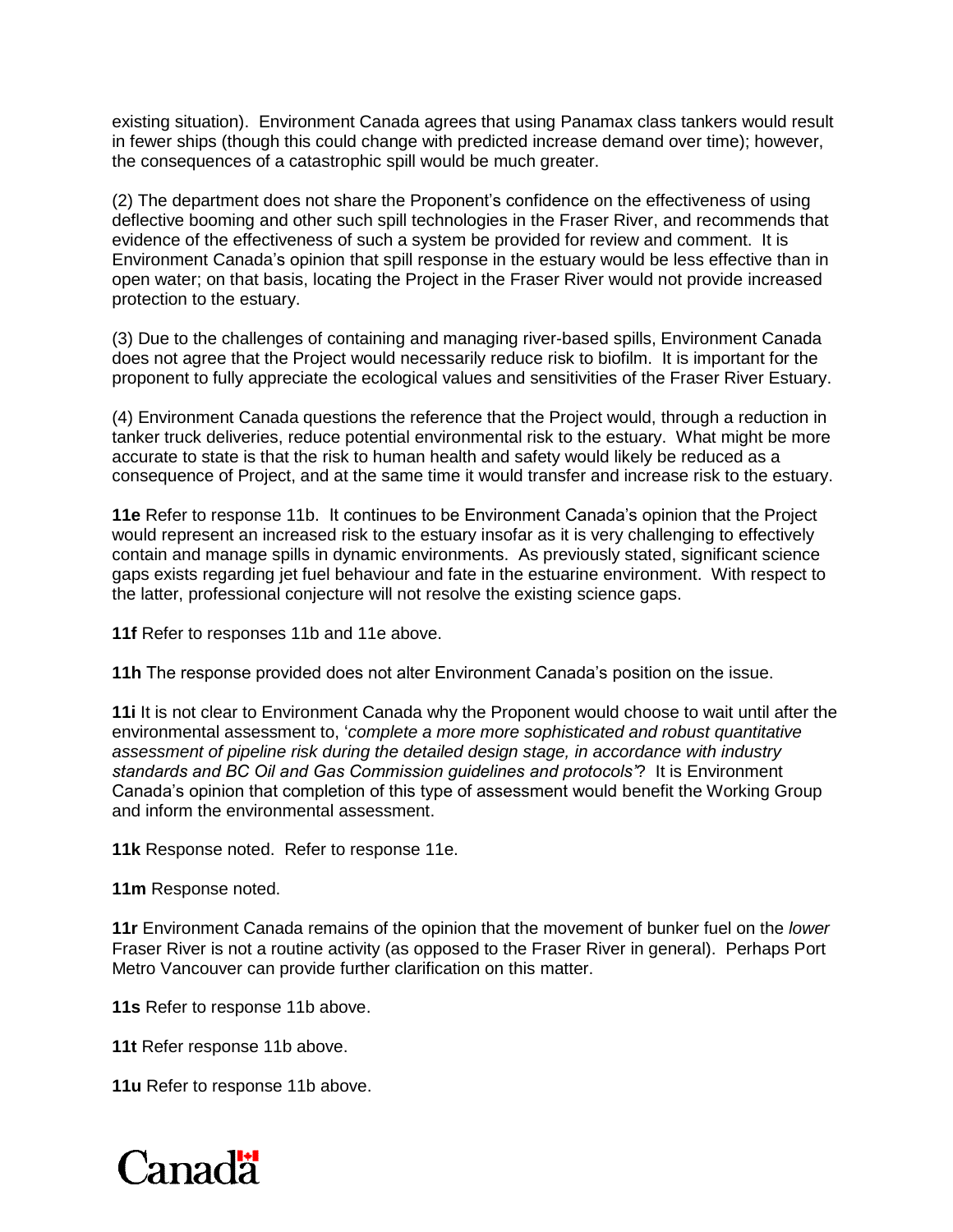**11v** It will assist Environment Canada in assessing the Proponent's proposed spill response approach if the response capabilities at the Vancouver Airport facilities are known (both current capabilities and proposed changes to the storage facility). Environment Canada would like to have the opportunity to review the existing spill response plan at the Vancouver Airport as part of the current environmental assessment.

**11w** Refer to response 11v above.

**11y** Refer to response 11v above.

**11z** Refer to response 11b above.

**11aa** Refer to response 11v above.

**11ab** Refer to response 11b above.

**11ac** Response noted.

**11ae** Refer to response 11b and 11e.

**11af** Environment Canada appreciates that the Proponent contacted the author. Environment Canada referenced that spill event given that: 1) it is not discussed in the Application; and 2) it occurred in the Fraser River Estuary and therefore is relevant to the Project. While not acknowledged in the proponent's most recent response, and while caution must be applied in drawing inferences from the information contained in the author's report, the findings of the report are noteworthy for the following reasons:

- a) The effects of that spill may have endured longer than *'weeks to months'*; and,
- b) The volume of fuel spilled was in all likelihood much less than would occur in the event of a Project-related catastrophic spill.

We suggest it might have been more useful if the Proponent had reviewed the report through the lens of *potential lessons learned*, rather than take the contrary view and identify where the report may or may not apply to the Project.

**11ag** Response noted.

**11ah** (1) Although biofilm can be expected to occur throughout the Fraser River Delta, biofilm of the quality and quantity to support shorebird grazing is only known to occur in one particular area, on the upper inter-tidal zone of Roberts Bank. This restricted area is the only area where shorebirds have been observed to graze biolfilm in the Fraser River Delta, with the exception of a small creek area within Boundary Bay. Whether or not biolfilm of the quality and quantity to sustain shorebirds occurs in other areas of the Fraser River Delta is entirely speculative. For clarity, the shorebirds themselves demonstrate their preferences, and although extensive formal surveys for shorebirds grazing on biolfim have not taken place, the fact that there are no anecdotal reports, notwithstanding a huge community of bird watchers, suggest that the Roberts Bank biofilm is unique in supporting the needs of grazing birds. The Proponent has not offered credible, science-based evidence in support of their position.

(2) Refer to response 11b above.